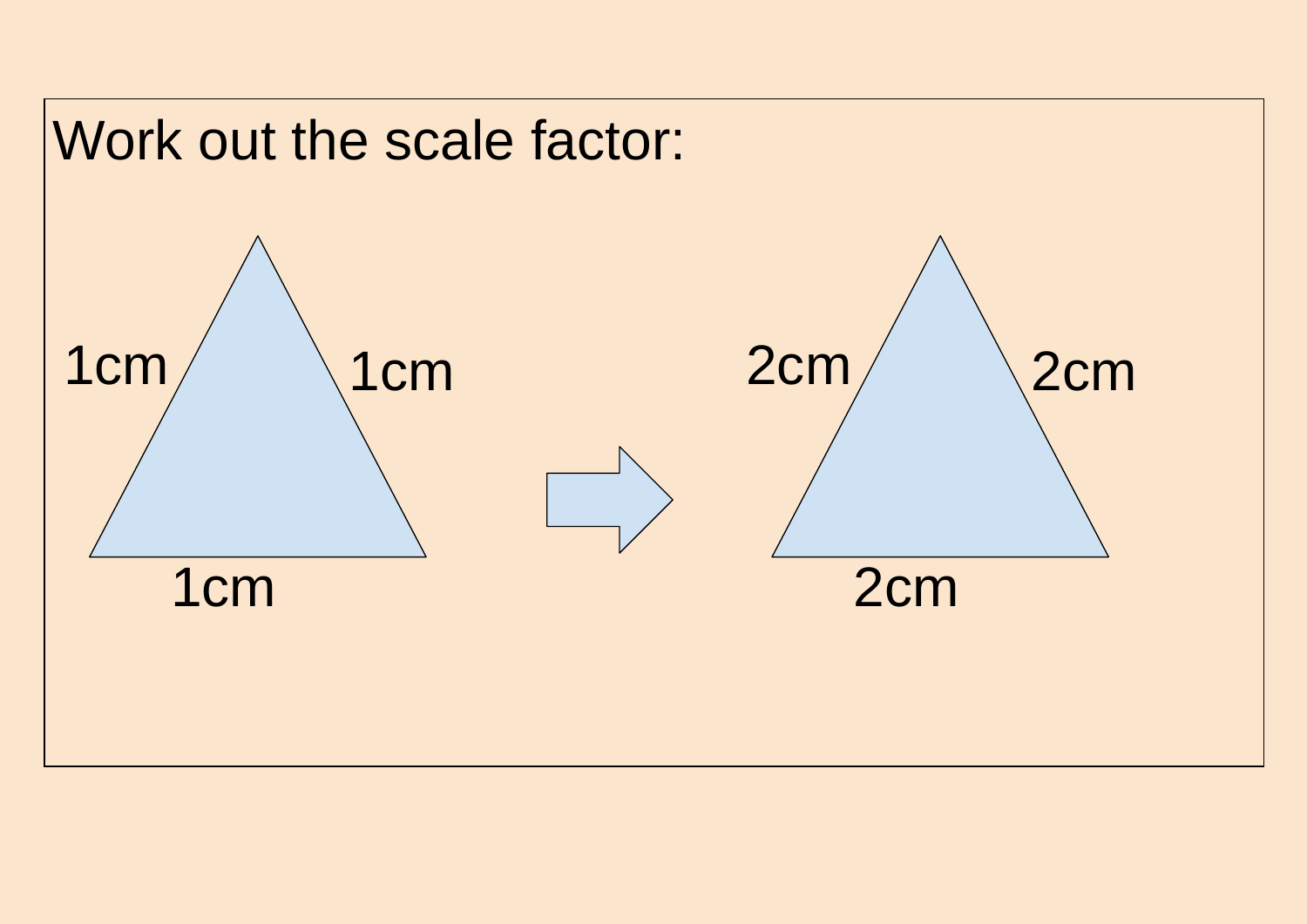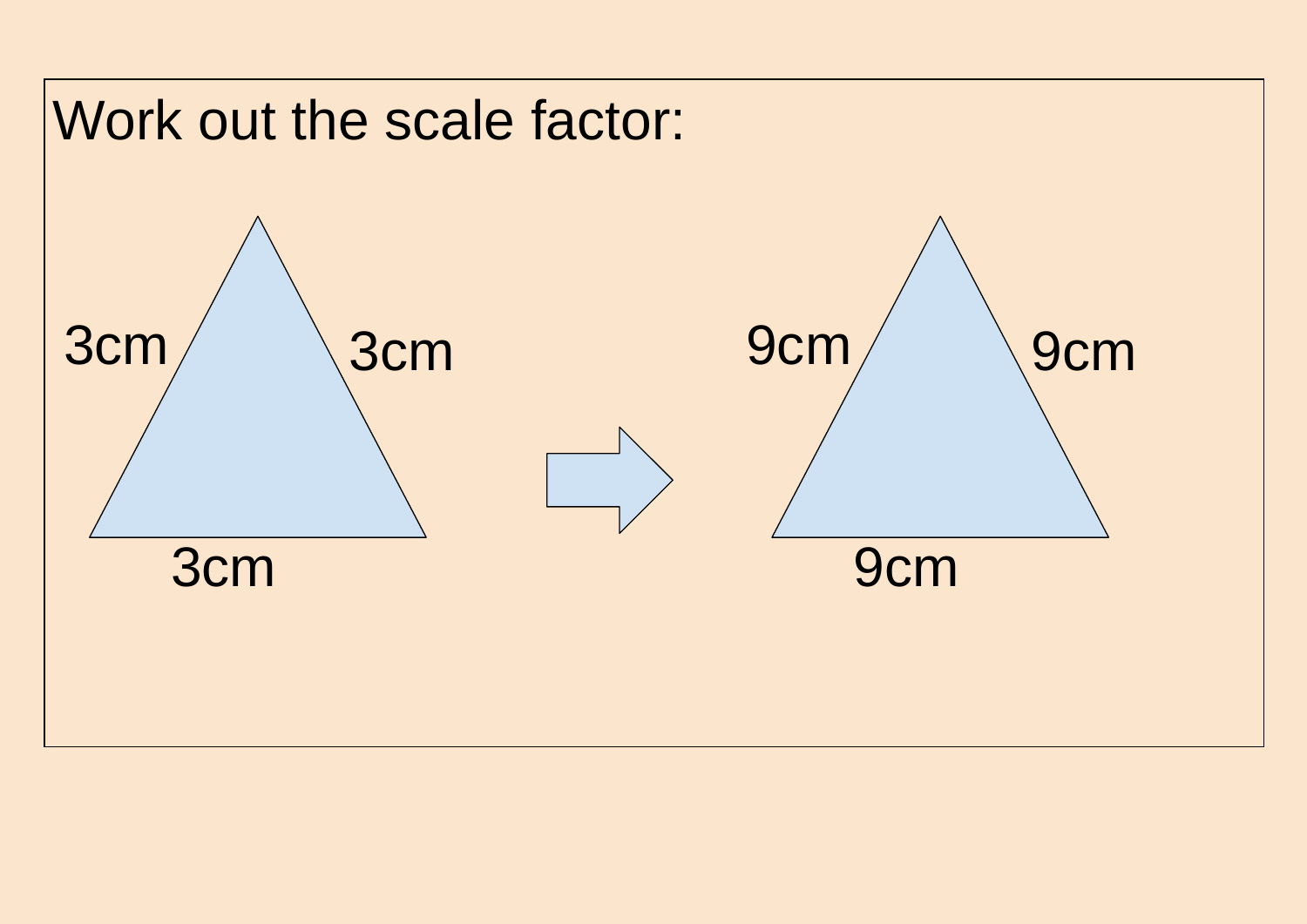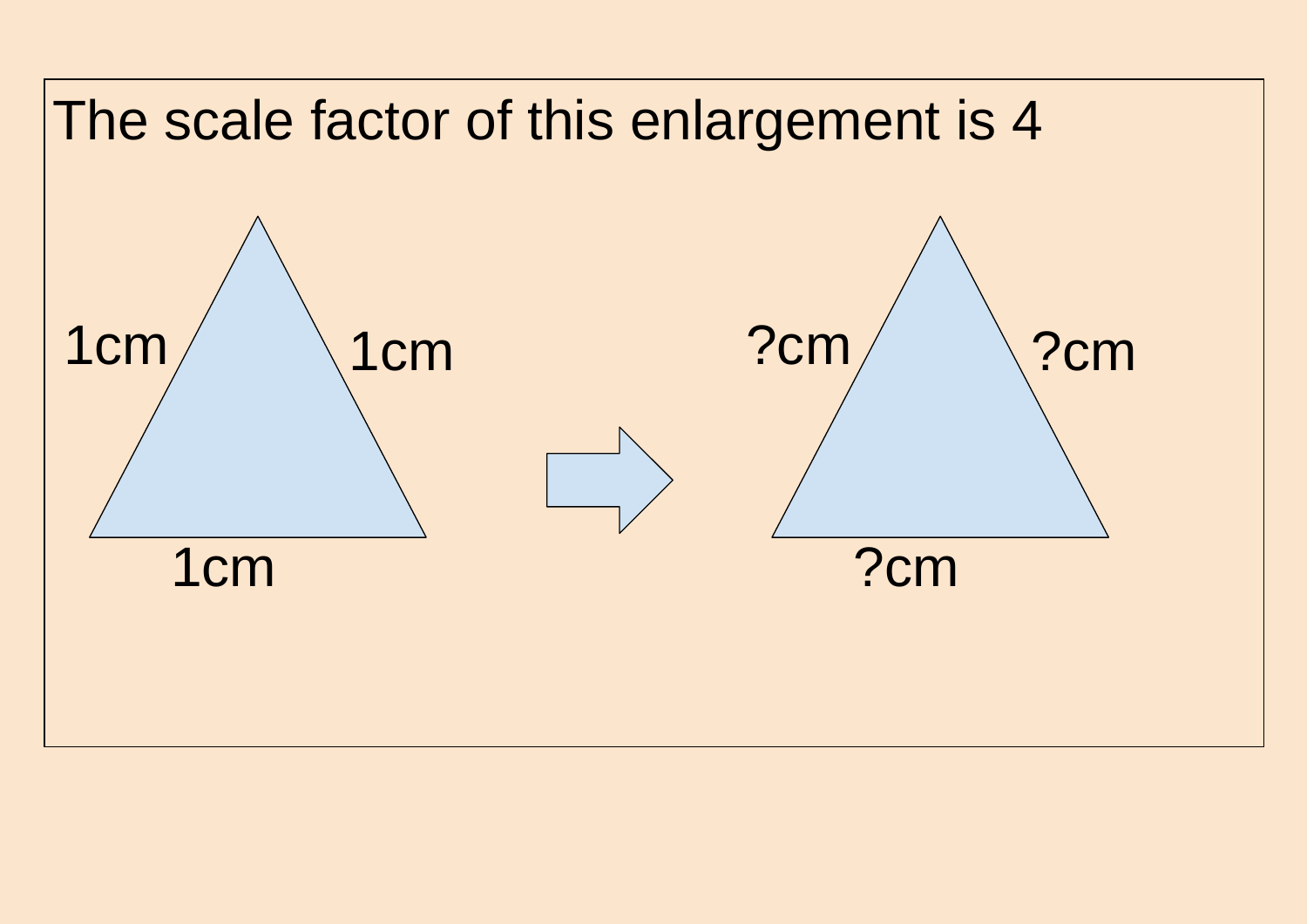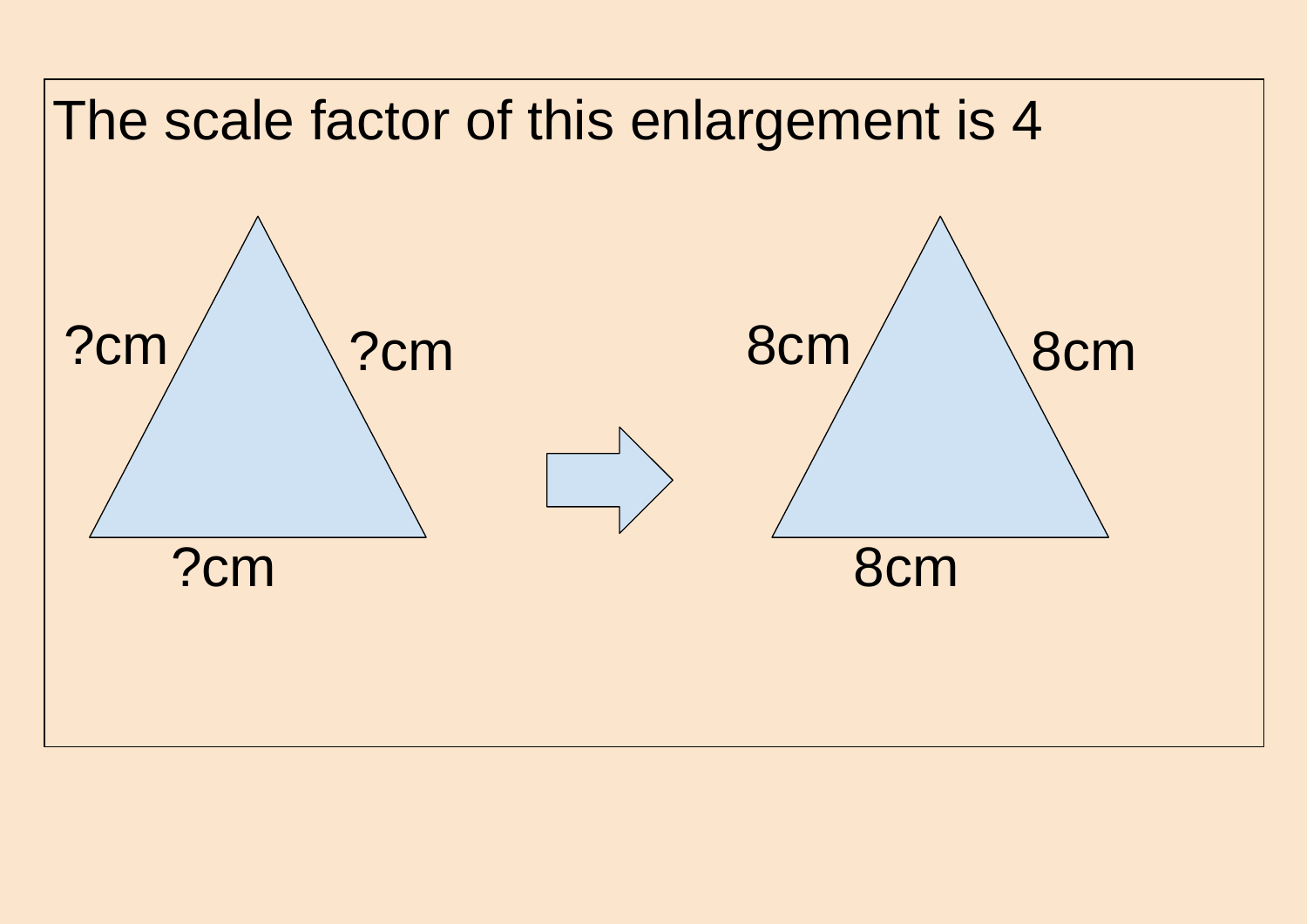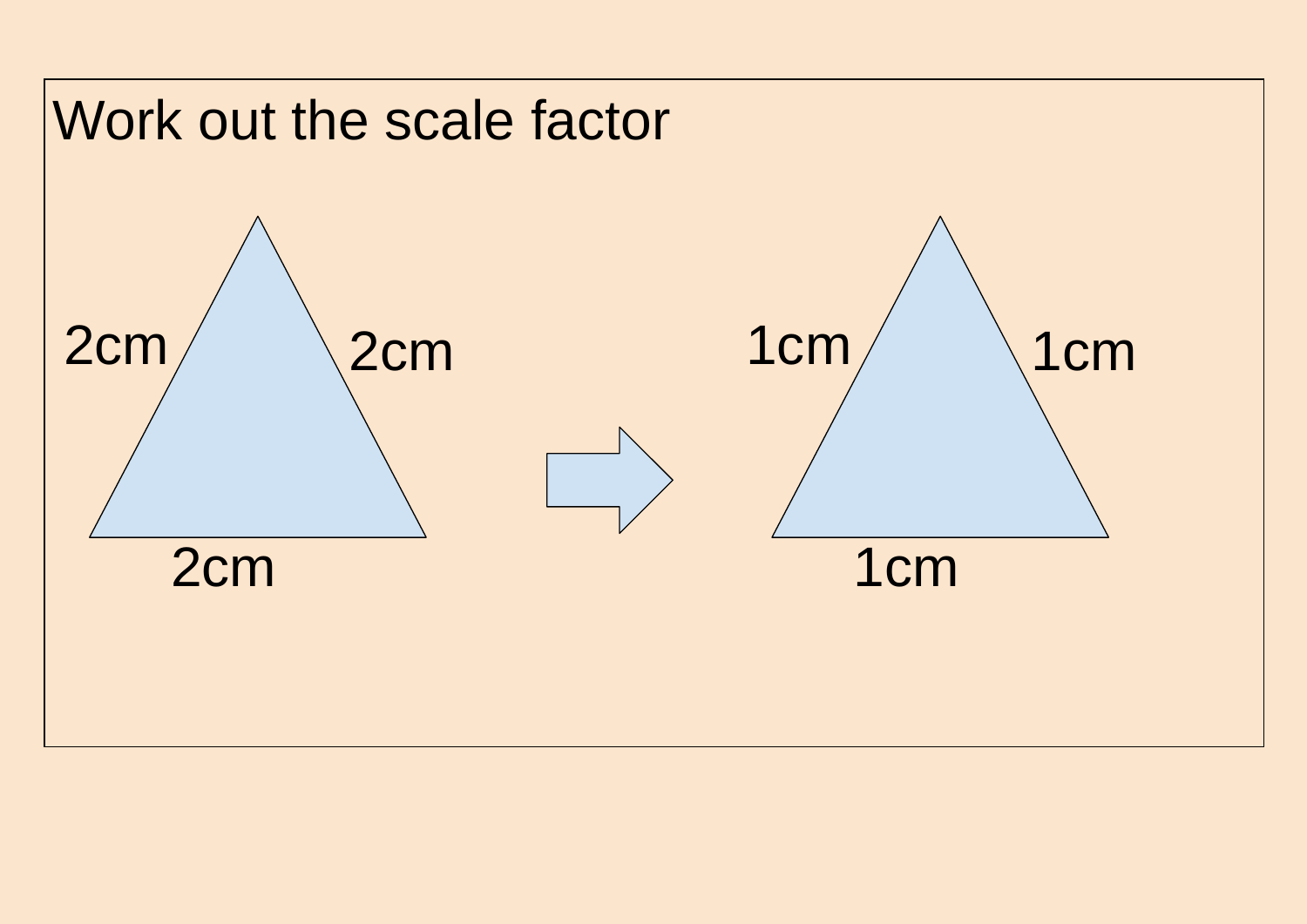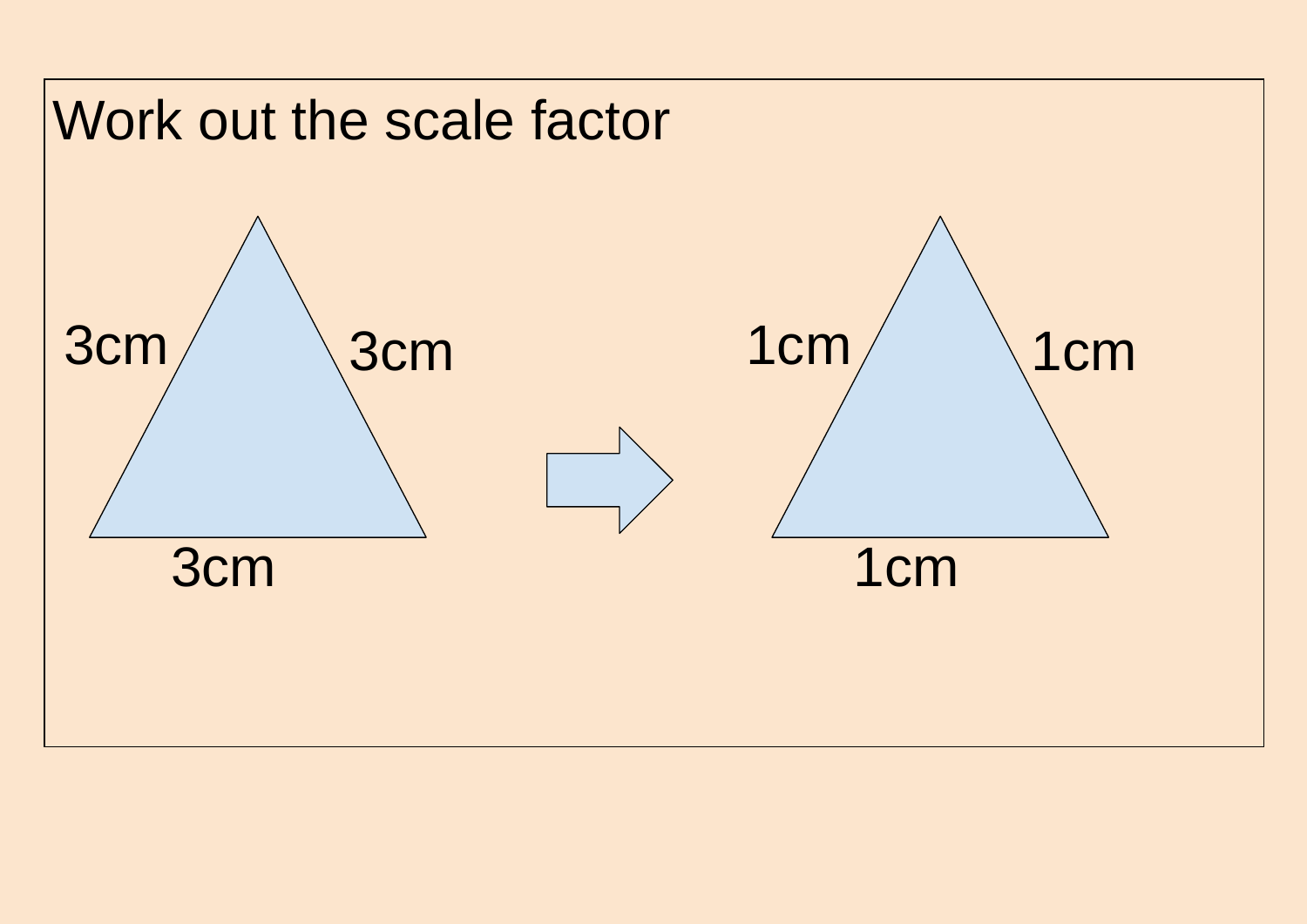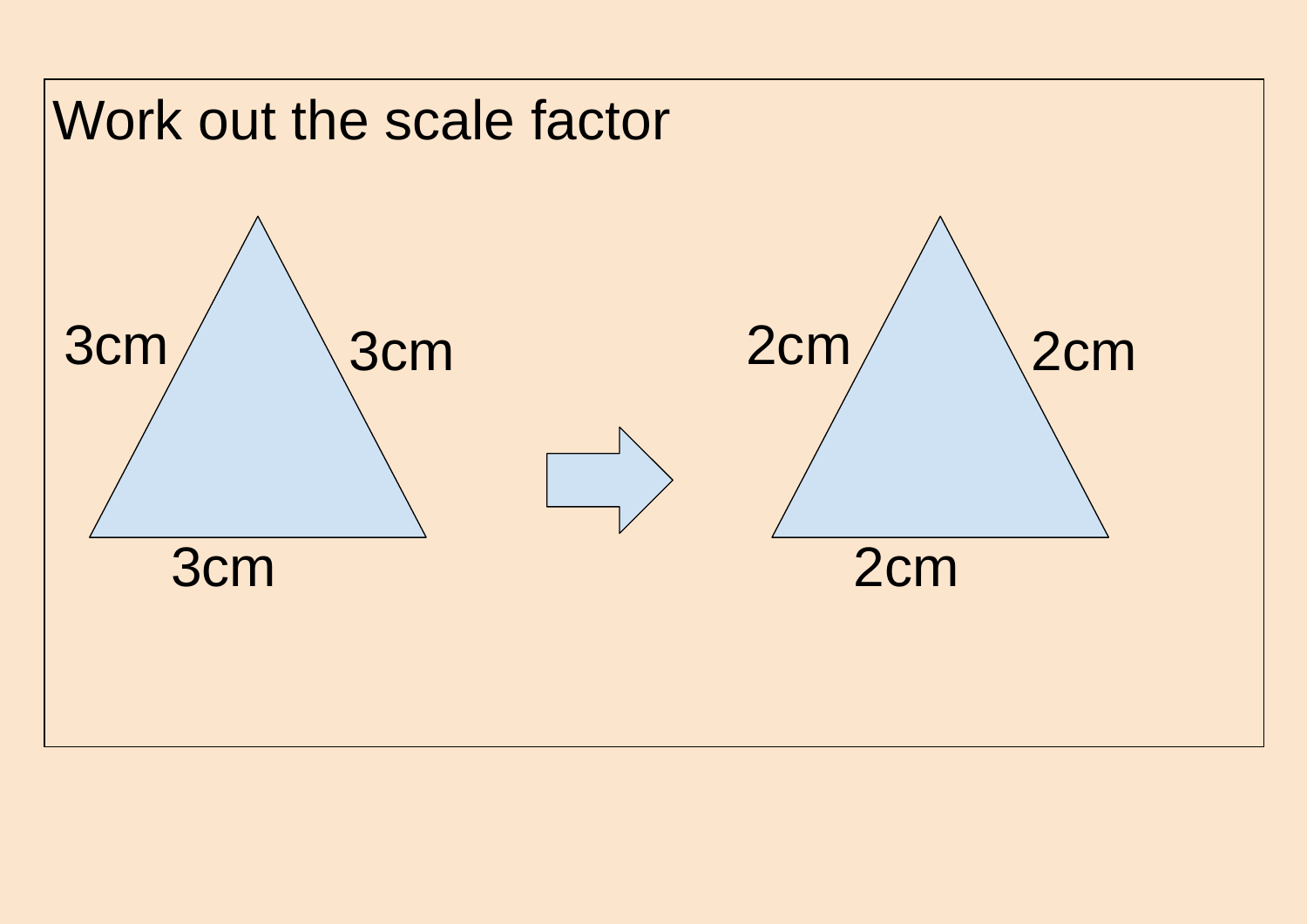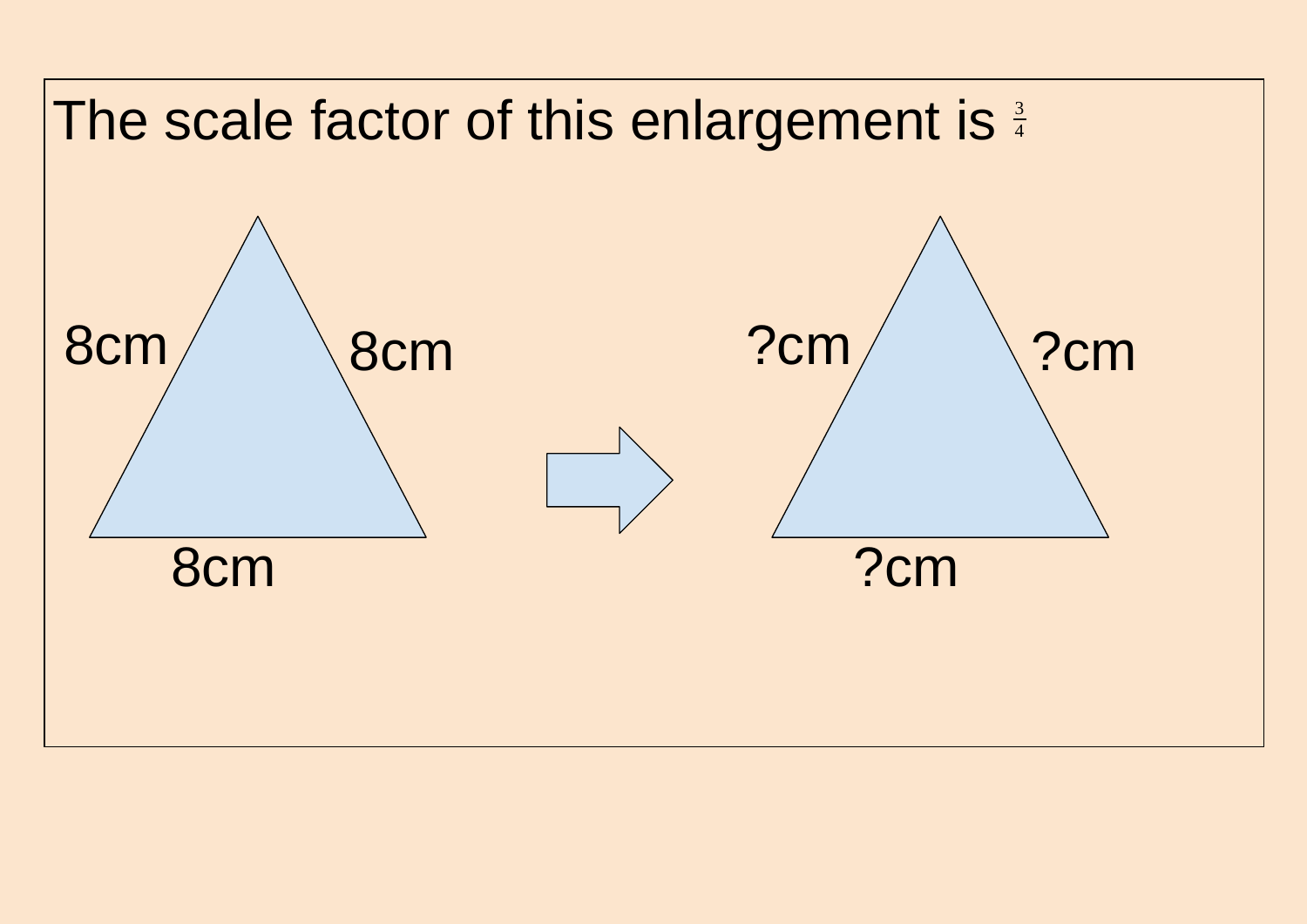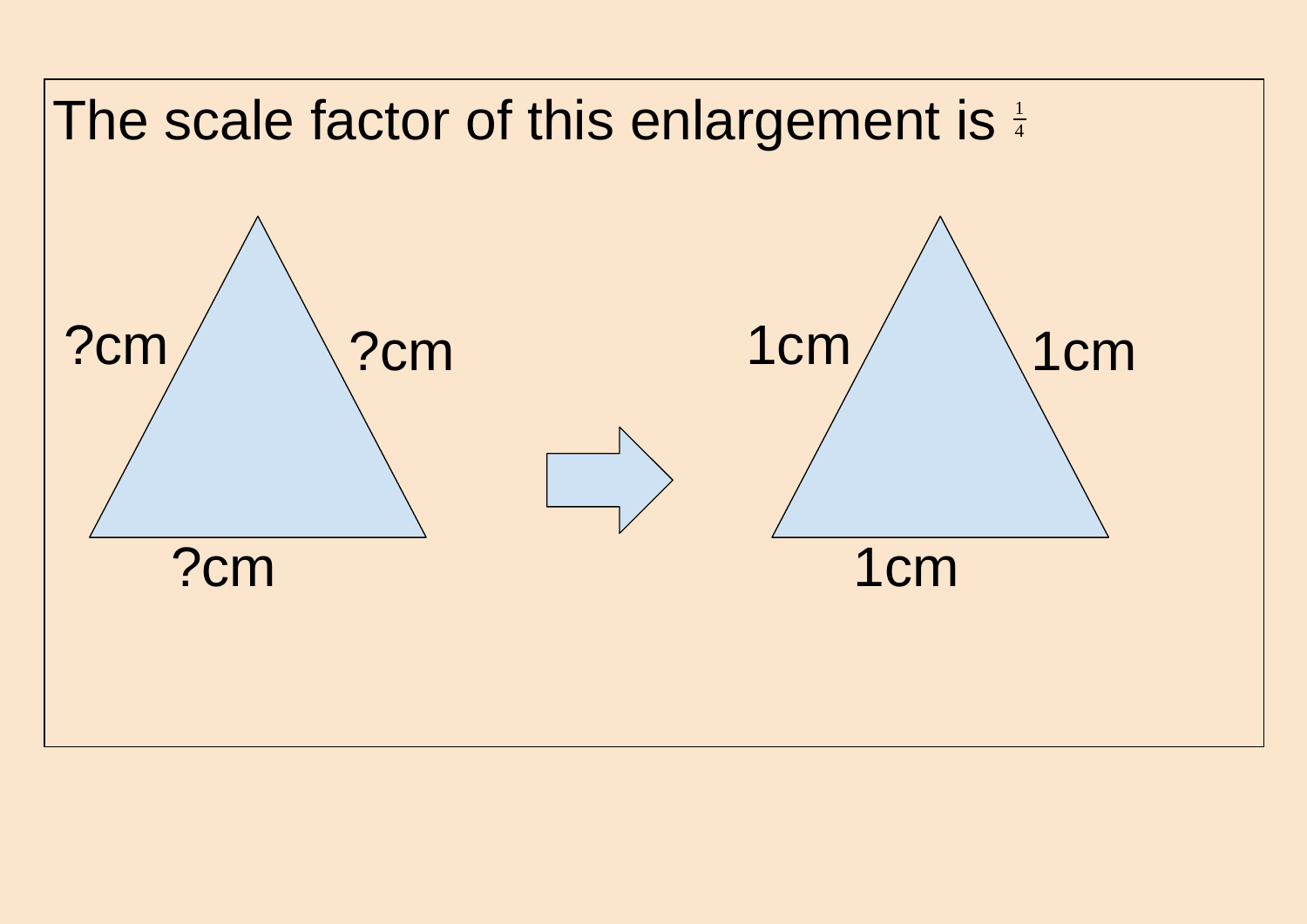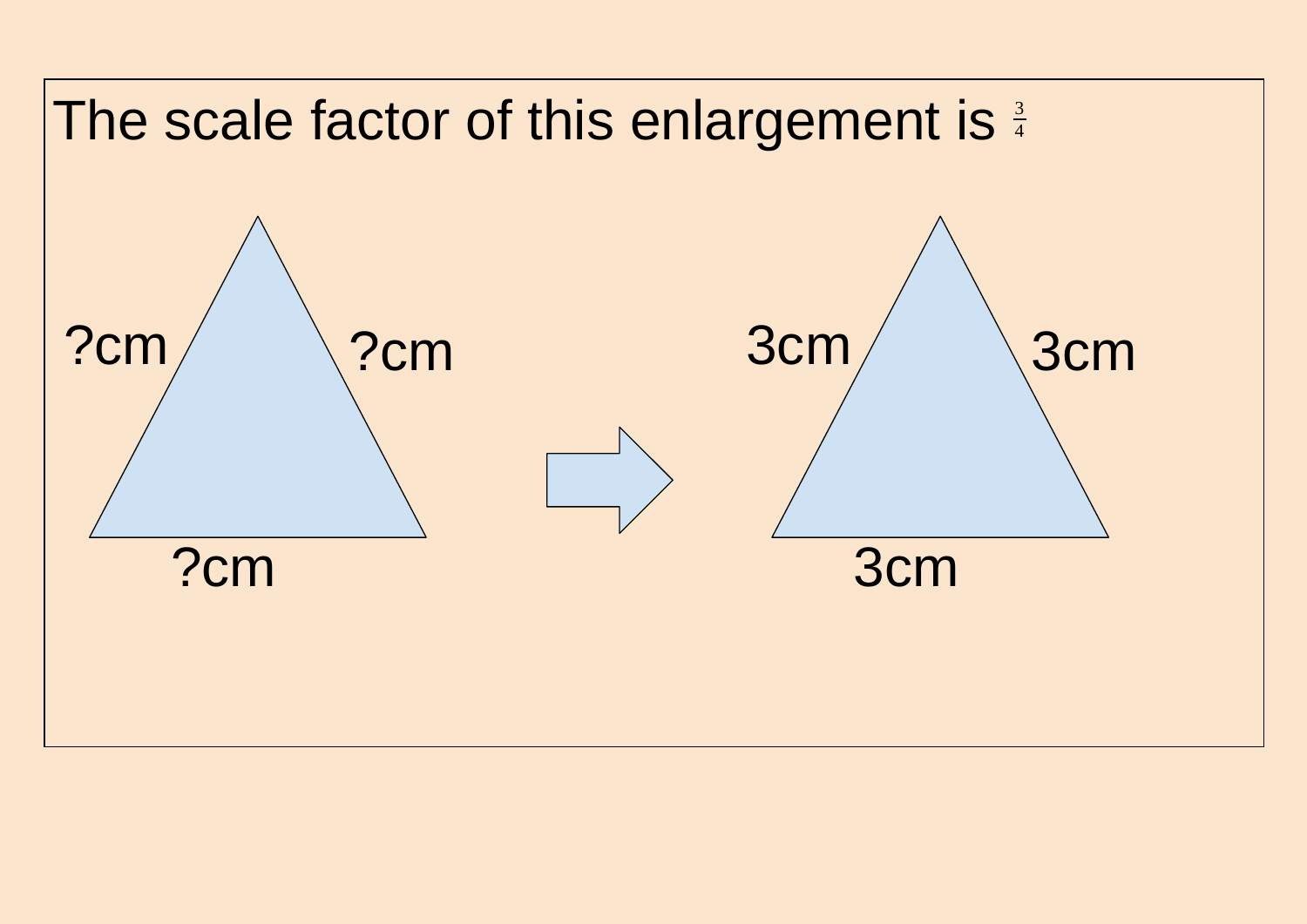| Length of<br>original<br>rectangle<br>(cm) | Width of<br>original<br>rectangle<br>(cm) | <b>Scale factor</b> | Length of<br>enlarged<br>rectangle<br>(cm) | <b>Width of</b><br>enlarged<br>rectangle<br>(cm) |
|--------------------------------------------|-------------------------------------------|---------------------|--------------------------------------------|--------------------------------------------------|
|                                            |                                           |                     |                                            |                                                  |
|                                            |                                           |                     | $\overline{2}$                             |                                                  |
|                                            |                                           | $\overline{2}$      | $\overline{2}$                             | $\overline{2}$                                   |
|                                            | <u> 1</u>                                 |                     | <u>1</u>                                   |                                                  |
|                                            | 1                                         |                     | $\overline{2}$                             |                                                  |
| $\overline{2}$                             | 1                                         |                     | 4                                          |                                                  |
|                                            |                                           |                     |                                            |                                                  |